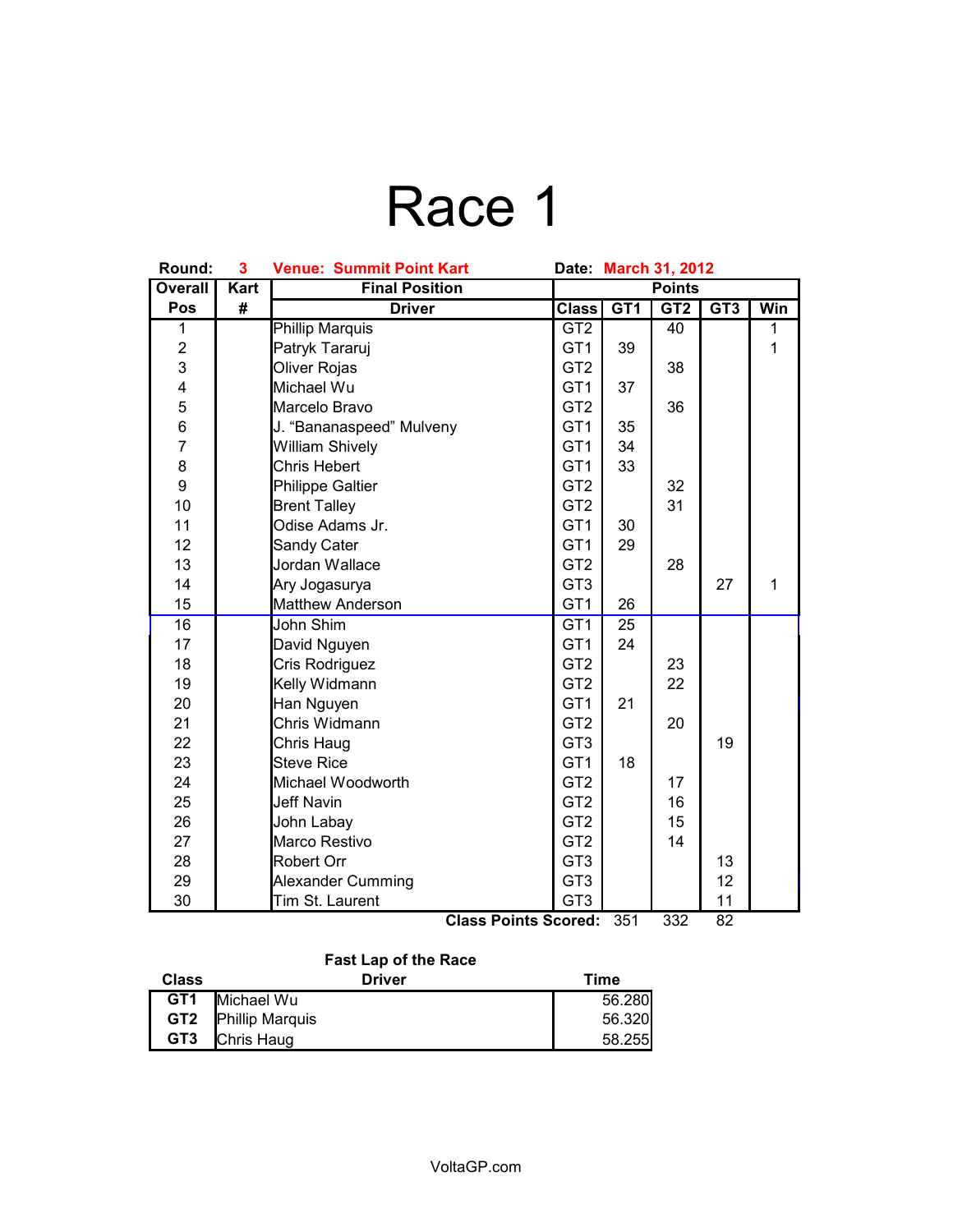# Race 2

| Round:                  |             | 3<br><b>Venue: Summit Point Kart</b><br>Date:<br><b>March 31, 2012</b> |                 |     |     |     |              |
|-------------------------|-------------|------------------------------------------------------------------------|-----------------|-----|-----|-----|--------------|
| <b>Overall</b>          | <b>Kart</b> | <b>Final Position</b>                                                  | <b>Points</b>   |     |     |     |              |
| Pos                     | #           | <b>Driver</b>                                                          | <b>Class</b>    | GT1 | GT2 | GT3 | Win          |
| 1                       |             | <b>Matthew Anderson</b>                                                | GT <sub>1</sub> | 40  |     |     | $\mathbf{1}$ |
| $\overline{c}$          |             | <b>Chris Hebert</b>                                                    | GT <sub>1</sub> | 39  |     |     |              |
| 3                       |             | Michael Wu                                                             | GT <sub>1</sub> | 38  |     |     |              |
| $\overline{\mathbf{4}}$ |             | <b>William Shively</b>                                                 | GT <sub>1</sub> | 37  |     |     |              |
| 5                       |             | J. "Bananaspeed" Mulveny                                               | GT <sub>1</sub> | 36  |     |     |              |
| 6                       |             | Marcelo Bravo                                                          | GT <sub>2</sub> |     | 35  |     | 1            |
| $\overline{7}$          |             | Oliver Rojas                                                           | GT <sub>2</sub> |     | 34  |     |              |
| 8                       |             | Phillip Marquis                                                        | GT <sub>2</sub> |     | 33  |     |              |
| 9                       |             | Patryk Tararuj                                                         | GT <sub>1</sub> | 32  |     |     |              |
| 10                      |             | Jordan Wallace                                                         | GT <sub>2</sub> |     | 31  |     |              |
| 11                      |             | Cris Rodriguez                                                         | GT <sub>2</sub> |     | 30  |     |              |
| 12                      |             | Sandy Cater                                                            | GT <sub>1</sub> | 29  |     |     |              |
| 13                      |             | Odise Adams Jr.                                                        | GT <sub>1</sub> | 28  |     |     |              |
| 14                      |             | Kelly Widmann                                                          | GT <sub>2</sub> |     | 27  |     |              |
| 15                      |             | <b>Brent Talley</b>                                                    | GT <sub>2</sub> |     | 26  |     |              |
| 16                      |             | John Shim                                                              | GT <sub>1</sub> | 25  |     |     |              |
| 17                      |             | Marco Restivo                                                          | GT <sub>2</sub> |     | 24  |     |              |
| 18                      |             | David Nguyen                                                           | GT <sub>1</sub> | 23  |     |     |              |
| 19                      |             | <b>Philippe Galtier</b>                                                | GT <sub>2</sub> |     | 22  |     |              |
| 20                      |             | <b>Steve Rice</b>                                                      | GT <sub>1</sub> | 21  |     |     |              |
| 21                      |             | Han Nguyen                                                             | GT <sub>1</sub> | 20  |     |     |              |
| 22                      |             | <b>Jeff Navin</b>                                                      | GT <sub>2</sub> |     | 19  |     |              |
| 23                      |             | John Labay                                                             | GT <sub>2</sub> |     | 18  |     |              |
| 24                      |             | Ary Jogasurya                                                          | GT <sub>3</sub> |     |     | 17  | 1            |
| 25                      |             | Michael Woodworth                                                      | GT <sub>2</sub> |     | 16  |     |              |
| 26                      |             | Chris Widmann                                                          | GT <sub>2</sub> |     | 15  |     |              |
| 27                      |             | Alexander Cumming                                                      | GT <sub>3</sub> |     |     | 14  |              |
| 28                      |             | Robert Orr                                                             | GT <sub>3</sub> |     |     | 13  |              |
| 29                      |             | Chris Haug                                                             | GT <sub>3</sub> |     |     | 12  |              |
| 30                      |             | Tim St. Laurent                                                        | GT <sub>3</sub> |     |     | 11  |              |
|                         |             | <b>Class Points Scored:</b>                                            |                 | 368 | 330 | 67  |              |

### **Fast Lap of the Race**

| Class           | Driver        | Time   |
|-----------------|---------------|--------|
| GT <sub>1</sub> | Chris Hebert  | 55.332 |
| GT2             | Marco Restivo | 56.135 |
| GT <sub>3</sub> | Ary Jogasurya | 58.447 |